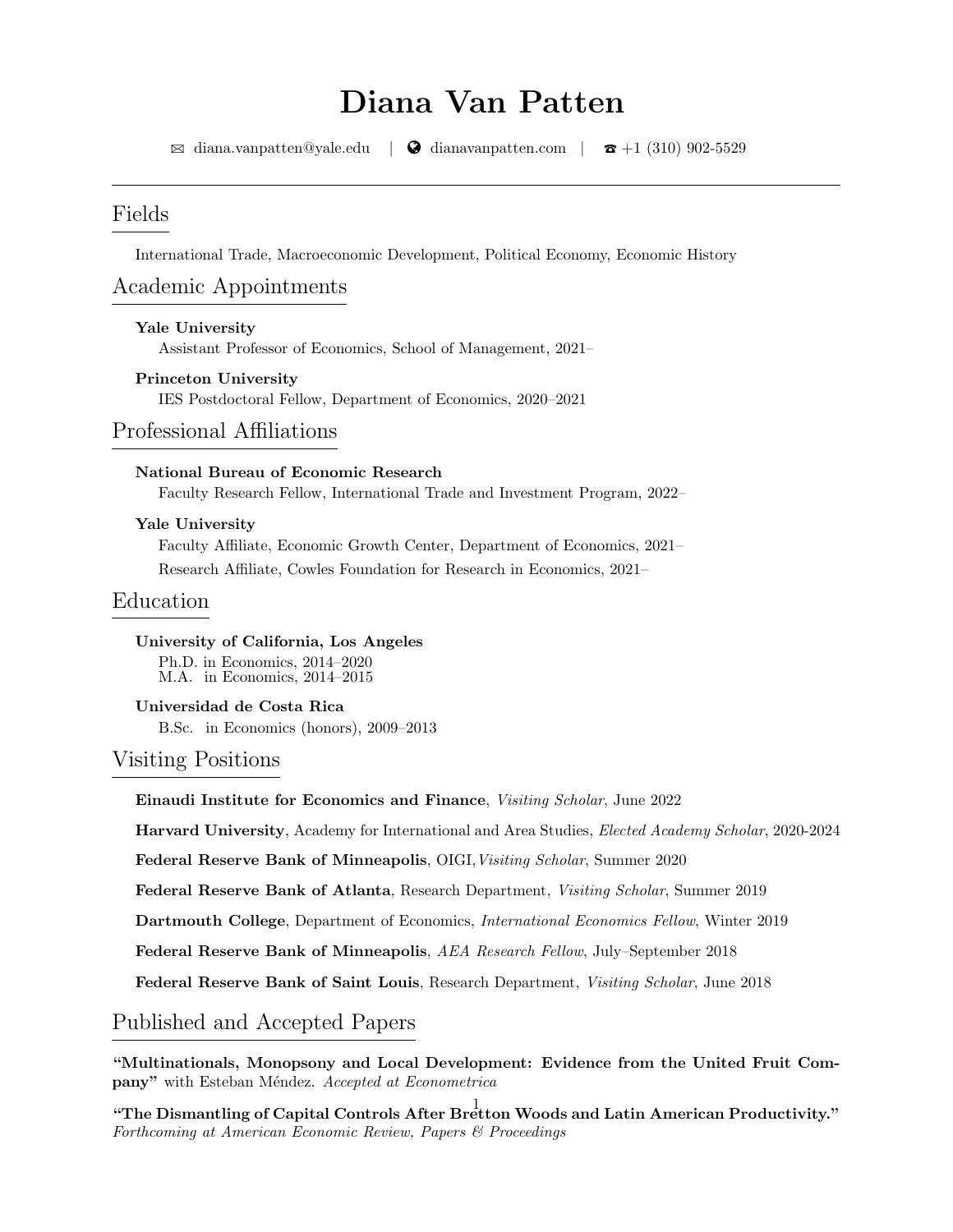## Working Papers

"Voting on a Trade Agreement: Firm Networks and Attitudes Toward Openness" with Esteban Méndez

"International Technology Diffusion: Accounting for Differences in Learning Abilities"

"The International Consequences of Bretton Woods: Capital Controls and the Value of Geopolitical Stability" with Lee Ohanian, Paulina Restrepo-Echavarria and Mark Wright

"Are Cryptocurrencies Currencies? Bitcoin as Legal Tender in El Salvador" with Fernando Alvarez and David Argente ´

## Work in Progress

"Strategic Complementarities in a Dynamic Model of Technology Adoption" with Fernando Álvarez, David Argente, and Esteban Méndez

"Enrooted Corporate Culture: The Long-Run Impact of Exposure to Multinationals on Local Trade Policy and Political Identity" with Esteban Méndez

### Professional Activities

Conferences and Presentations (including scheduled)

- 2022 ASSA Annual Meetings, London School of Economics, UC Berkeley Haas, University of 2019 British Columbia, Rome Macro Junior Conference (Pizzanomics), Columbia University, 2019 Northwestern University, Yale University, Society for Economic Dynamics, Yale SOM, 2019 CEMFI, University of Minnesota, Federal Reserve Bank of Richmond, Workshop on 2019 International Economic Networks, UCLA, BSE Summer Forum, NBER Summer Institute Pennsylvania State University
- 2021 Princeton University, UC Berkeley, UC Berkeley ARE, University of Southern California, 2019 Harvard University (Economic History), Harvard University/MIT (Development), Southern 2019 Methodist University, Yale University, UBC Sauder, University College London, The World Bank and International Monetary Fund, Society for Economic Dynamics, LACEA-LAMES, 2019 University of Notre Dame, NBER Economics and Politics of Mega-Firms, University of 2019 Melbourne, Washington State University, Arizona State University, GEP/CEPR Summer 2019 Trade Workshop, Central Bank of Costa Rica, US Census Bureau's Center for Economic 2019 Studies, Harvard University (Political Economy), Federal Reserve Bank of Minneapolis, NBER 2019 Economics of Transportation in the 21st Century, Development Rookiefest (Northwestern)
- 2020 Columbia Business School, New York University, NYU Stern, Dartmouth College, Tuck School 2019 of Business, Yale University, Yale SOM, University of Michigan, University of Pennsylvania, 2019 University of Minnesota, Boston University, Duke University, Fuqua School of Business, Hoover 2019 Institute at Stanford, Quantitative Spatial Economics Workshop, XIV Foro de Inv. de Bancos 2019 Centrales del CMCA, Latin American Network in Economic History and Political Economy, 2019 Dynamic Trade Institute's Virtual International Trade and Macro Seminar, NBER Summer 2019 Institute (International Trade & Investment), Pennsylvania State University, Virtual Economic 2019 History Seminar, UC San Diego, UC Berkeley, Brown University, North East Universities 2019 Development Consortium, Stanford University, Harvard Cities and Development Workshop, 2019 Workshop on International Economic Networks, Harvard University/MIT Workshop (Trade)
- 2019-18 Dartmouth College, UCLA, Workshop on Macroeconomic Dynamics, Federal Reserve 2019 Bank of Atlanta, Economic History Association Meetings (poster), Federal Reserve Bank of 2019 Minneapolis, EEA Meetings, UCLA, University of Minnesota, Banco Central de Costa Rica